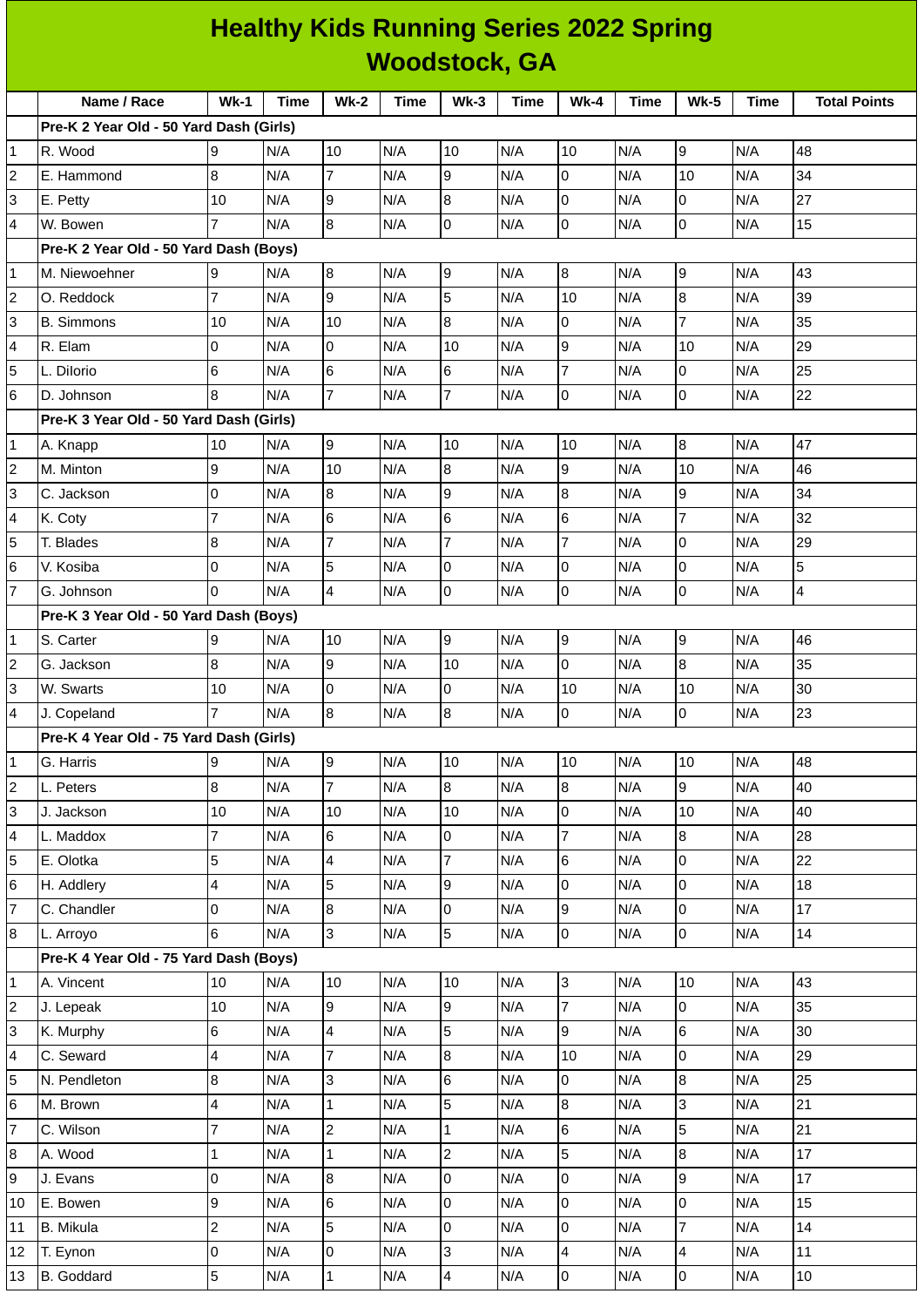## **Healthy Kids Running Series 2022 Spring Woodstock, GA**

|                | Pre-K 5 Year Old - 75 Yard Dash (Girls) |                |       |                 |       |                          |       |                |       |                          |       |    |
|----------------|-----------------------------------------|----------------|-------|-----------------|-------|--------------------------|-------|----------------|-------|--------------------------|-------|----|
| 1              | S. Sanchez Corzo                        | 10             | N/A   | 10              | N/A   | 10                       | N/A   | 10             | N/A   | 10                       | N/A   | 50 |
| 2              | A. Reddock                              | 8              | N/A   | $\overline{8}$  | N/A   | $6\overline{6}$          | N/A   | $\overline{7}$ | N/A   | 8                        | N/A   | 37 |
| 3              | M. Dilorio                              | 9              | N/A   | 9               | N/A   | g                        | N/A   | $\overline{9}$ | N/A   | 0                        | N/A   | 36 |
| 4              | M. Elam                                 | $\overline{7}$ | N/A   | $\overline{0}$  | N/A   | $\overline{8}$           | N/A   | $\bf{8}$       | N/A   | 9                        | N/A   | 32 |
| 5              | E. Ayers                                | $\overline{4}$ | N/A   | 5               | N/A   | $\overline{\mathcal{A}}$ | N/A   | 5              | N/A   | $\overline{7}$           | N/A   | 25 |
| 6              | L. Martinez                             | 5              | N/A   | $6\phantom{.}$  | N/A   | 3                        | N/A   | 5              | N/A   | 5                        | N/A   | 24 |
| 7              | M. Minton                               | O              | N/A   | $\overline{7}$  | N/A   | $\overline{\mathcal{A}}$ | N/A   | 6              | N/A   | 6                        | N/A   | 23 |
| 8              | <b>B.</b> Daniell                       | 6              | N/A   | $\overline{0}$  | N/A   | $\overline{7}$           | N/A   | lo             | N/A   | $\overline{\mathcal{L}}$ | N/A   | 17 |
| 9              | A. Minton                               | 3              | N/A   | $\overline{0}$  | N/A   | l0                       | N/A   | lo             | N/A   | 0                        | N/A   | 3  |
|                | Pre-K 5 Year Old - 75 Yard Dash (Boys)  |                |       |                 |       |                          |       |                |       |                          |       |    |
| 1              | Z. Baggett                              | $\Omega$       | N/A   | 10              | N/A   | 0                        | N/A   | 10             | N/A   | 10                       | N/A   | 30 |
|                | Kindergarten - 1/4 Mile (Girls)         |                |       |                 |       |                          |       |                |       |                          |       |    |
| 1              | R. Thomas                               | 10             | 01:35 | 10              | 01:26 | 10                       | 01:27 | 10             | 01:29 | 10                       | 01:22 | 50 |
| 2              | L. Banks                                | 9              | 01:36 | $\overline{9}$  | 01:29 | g                        | 01:32 | l9             | 01:34 | 9                        | 01:26 | 45 |
| 3              | M. Brown                                | 8              | 01:39 | $8\,$           | 01:35 | $\overline{7}$           | 01:40 | 8              | 01:39 | 8                        | 01:30 | 39 |
| 4              | E. Godfrey                              | $\overline{4}$ | 01:43 | $6\phantom{a}$  | 01:45 | 5                        | 01:57 | $\overline{7}$ | 01:51 | $\overline{7}$           | 01:34 | 29 |
| 5              | L. Cedor                                | 5              | 01:42 | 5               | 01:49 | $6\phantom{.}$           | 01:51 | 6              | 02:16 | 6                        | 02:05 | 28 |
| 6              | M. Jones                                | $\overline{7}$ | 01:40 | $\overline{7}$  | 01:38 | 0                        | N/A   | $\overline{0}$ | N/A   | 0                        | N/A   | 14 |
| 7              | R. Evans                                | $\overline{c}$ | 01:45 | $\overline{4}$  | 01:55 | $\overline{4}$           | 01:59 | lo             | N/A   | 0                        | N/A   | 10 |
| 8              | R. Evans                                | 3              | 01:44 | $\overline{3}$  | 01:56 | 3                        | 02:03 | 0              | N/A   | 0                        | N/A   | 9  |
| 9              | K. Andrews                              | $\mathbf{1}$   | 01:50 | $\overline{0}$  | N/A   | $\bf{8}$                 | 01:34 | lo             | N/A   | 0                        | N/A   | 9  |
| 10             | G. Von Borries                          | 6              | 01:41 | $\overline{0}$  | N/A   | <b>O</b>                 | N/A   | l0             | N/A   | 0                        | N/A   | 6  |
|                | Kindergarten - 1/4 Mile (Boys)          |                |       |                 |       |                          |       |                |       |                          |       |    |
| 1              | M. Peters                               | 8              | 01:41 | $\overline{7}$  | 01:40 | 10                       | 01:32 | 9              | 01:32 | 8                        | 01:31 | 42 |
| $\overline{c}$ | G. Chambless                            | 10             | 01:37 | 10              | 01:31 | l0                       | N/A   | 10             | 01:31 | $10\,$                   | 01:28 | 40 |
| 3              | S. Carter                               | $\overline{7}$ | 01:42 | 5               | 02:00 | 9                        | 01:39 | $\overline{7}$ | 01:46 | 7                        | 01:53 | 35 |
| 4              | K. Wilson                               | 9              | 01:40 | $\overline{8}$  | 01:36 | l0                       | N/A   | 8              | 01:41 | 9                        | 01:30 | 34 |
| 5              | K. Ho-On                                | 6              | 01:58 | 6               | 01:58 | 10                       | N/A   | 10             | N/A   | 0                        | N/A   | 12 |
| 6              | W. Barclen                              | $\Omega$       | N/A   | lб              | 01:33 | 0                        | N/A   | 0              | N/A   | 0                        | N/A   | 9  |
|                | 1st Grade - 1/4 Mile (Girls)            |                |       |                 |       |                          |       |                |       |                          |       |    |
| 1              | E. Evans                                | 10             | 01:28 | 10              | 01:34 | 10                       | 01:31 | 10             | 01:27 | 10                       | 01:25 | 50 |
| 2              | S. Barton                               | 9              | 01:32 | $\overline{9}$  | 01:38 | 8                        | 01:34 | 9              | 01:32 | 8                        | 01:28 | 43 |
| 3              | I. Forshee                              | 8              | 01:38 | $\overline{7}$  | 01:47 | 9                        | 01:33 | $\overline{7}$ | 01:51 | 9                        | 01:26 | 40 |
| 4              | E. Olotka                               | $\overline{7}$ | 01:41 | 8               | 01:40 | $\overline{7}$           | 01:47 | 8              | 01:35 | 7                        | 01:37 | 37 |
| 5              | S. Hammond                              | 6              | 01:50 | $6\phantom{.}$  | 01:54 | 6                        | 01:49 | 6              | 01:52 | 6                        | 01:48 | 30 |
| 6              | A. Johnson                              | $\Omega$       | N/A   | $\overline{5}$  | 01:56 | $\overline{0}$           | N/A   | $\overline{0}$ | N/A   | 0                        | N/A   | 5  |
|                | 1st Grade - 1/4 Mile (Boys)             |                |       |                 |       |                          |       |                |       |                          |       |    |
| 1              | E. Duty                                 | 10             | 01:22 | 10              | 01:17 | 9                        | 01:20 | 10             | 01:20 | 10                       | 01:18 | 49 |
| 2              | K. Murphy                               | 9              | 01:26 | $\overline{9}$  | 01:20 | 10                       | 01:19 | 9              | 01:22 | 9                        | 01:21 | 46 |
| 3              | J. Weigand                              | $\overline{0}$ | N/A   | $\overline{7}$  | 01:54 | $\overline{7}$           | 01:47 | $\overline{7}$ | 01:49 | 6                        | 01:49 | 27 |
| 4              | E. Baggett                              | 0              | N/A   | $\overline{8}$  | 01:31 | $\overline{0}$           | N/A   | 8              | 01:32 | 8                        | 01:24 | 24 |
| 5              | C.P                                     | 0              | N/A   | $\overline{0}$  | N/A   | $\bf{8}$                 | 01:28 | 0              | N/A   | 7                        | 01:41 | 15 |
| 6              | L. Ruszkowski                           | <sup>o</sup>   | N/A   | $6\overline{6}$ | 01:57 | 6                        | 01:55 | 0              | N/A   | 0                        | N/A   | 12 |
|                | 2nd & 3rd Grade - 1/2 Mile (Girls)      |                |       |                 |       |                          |       |                |       |                          |       |    |
| 1              | A. Deepak                               | 9              | 03:41 | $\overline{9}$  | 03:42 | 10                       | 03:34 | 8              | 03:50 | $10\,$                   | 03:28 | 46 |
| 2              | E. Barton                               | $8\,$          | 03:44 | 9               | 03:42 | 9                        | 03:35 | 9              | 03:38 | 8                        | 03:36 | 43 |
| 3              | F. Chambless                            | 10             | 03:35 | 10              | 03:39 | O                        | N/A   | 10             | 03:35 | 9                        | 03:30 | 39 |
| 4              | M. Patel                                | 5              | 04:40 | $\overline{7}$  | 04:03 | 8                        | 04:21 | 6              | 04:18 | 6                        | 04:10 | 32 |